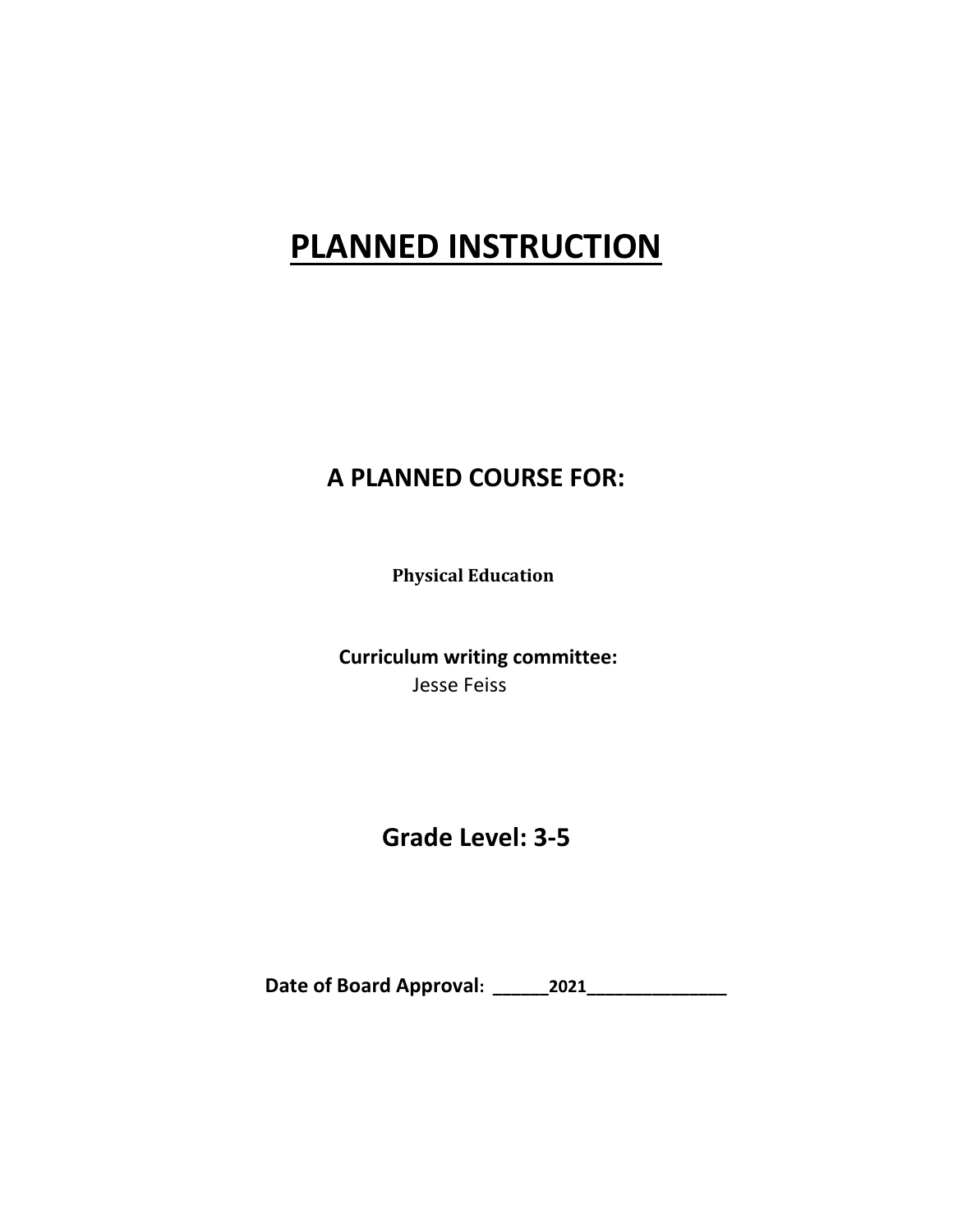| Participation | 30%  |
|---------------|------|
| Preparation   | 30%  |
| <b>Skills</b> | 20%  |
| <b>Safety</b> | 10%  |
| Sportsmanship | 10%  |
| <b>Total</b>  | 100% |

## **Course Weighting: Physical Education**

## **Curriculum Map**

**Overview:** The Delaware Valley School District is committed to providing a quality, standards based, Physical Education program. The course is designed to encourage, challenge, and develop all students to become a physically educated person. The program offers a variety of opportunities to enhance lifetime learning and success while meeting the Pennsylvania State Standards for Health, Safety, and Physical Education.

Physical Education is a culmination of the social, emotional, and physical well-being of every individual. The blending of these domains will provide an opportunity to develop a healthy lifestyle. This in turn contributes to healthful communities where all individuals can maximize their true potential.

### **Goals:**

#### **1. Unit One: Physical Activity and Fitness**

Understanding of:

- Health related and skill related fitness
- Importance of a warm- up and a cool-down
- Health benefits from physical activity
- The body's reaction to moderate and vigorous physical activity
- Balance during skill activity

### **2. Unit Two: Game Skills & Strategies**

Understanding of:

• Offensive Game strategies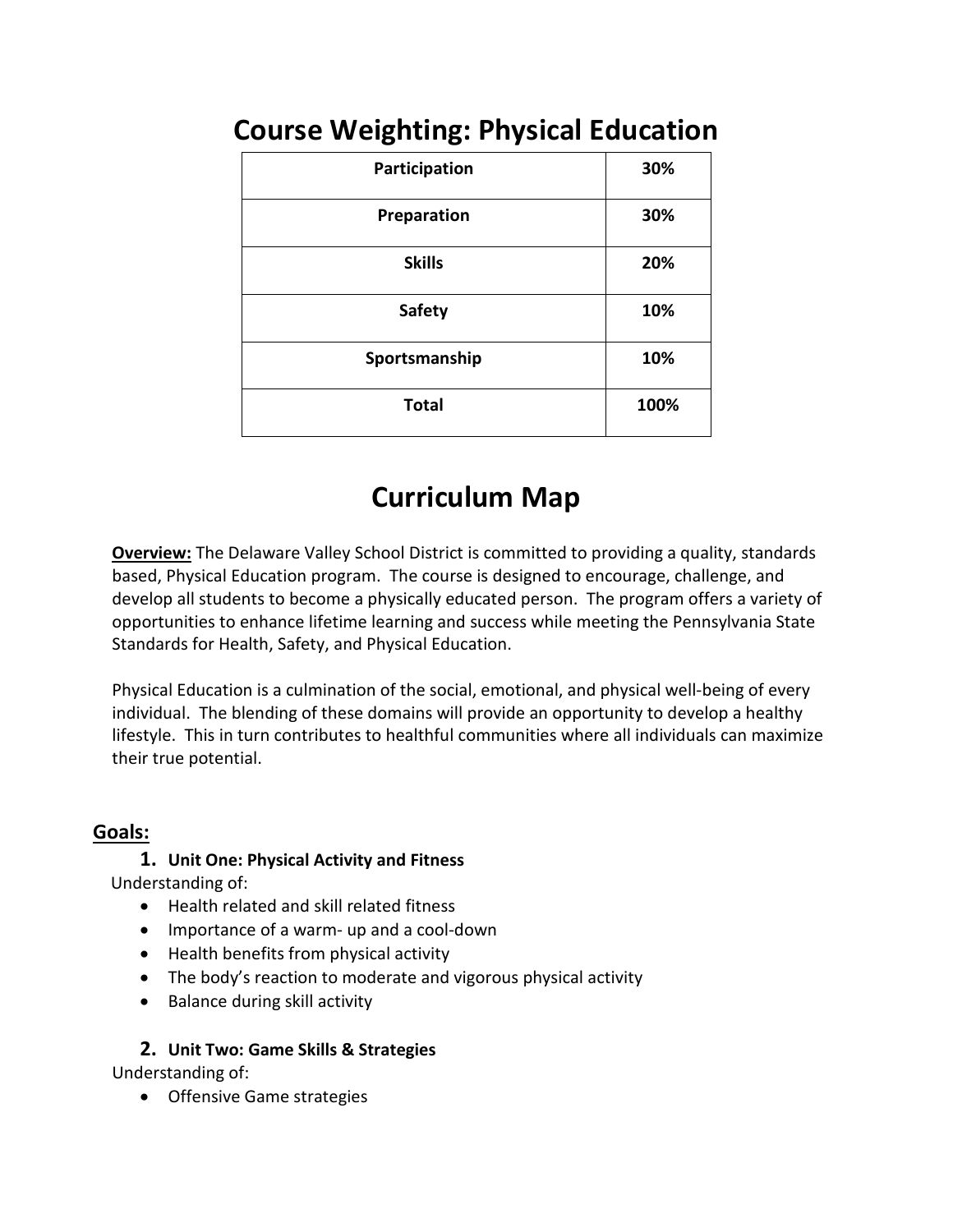- Defensive Game strategies
- Game Rules/Rules of Sport
- Fair play and sportsmanship
- Components of kicking and striking an object

#### **Big Ideas:**

#### **Unit One:**

- **1.** Promoting Effective Exercise
- **2.** Physical Fitness is the body's ability to function efficiently and effectively.

#### **Unit Two:**

- **1.** Offensive strategies
- **2.** Defensive Strategies
- **3.** Throwing, Kicking and Striking an Object
- **4.** Components of throwing and catching different objects (foam ball, tennis ball, football)

#### **Textbook and Supplemental Resources:**

- Delaware Valley School District Elementary Handbook
- PE Central (pecentral.org)
- Shape America (shapeamerica.org)
- Pennsylvania Department of Education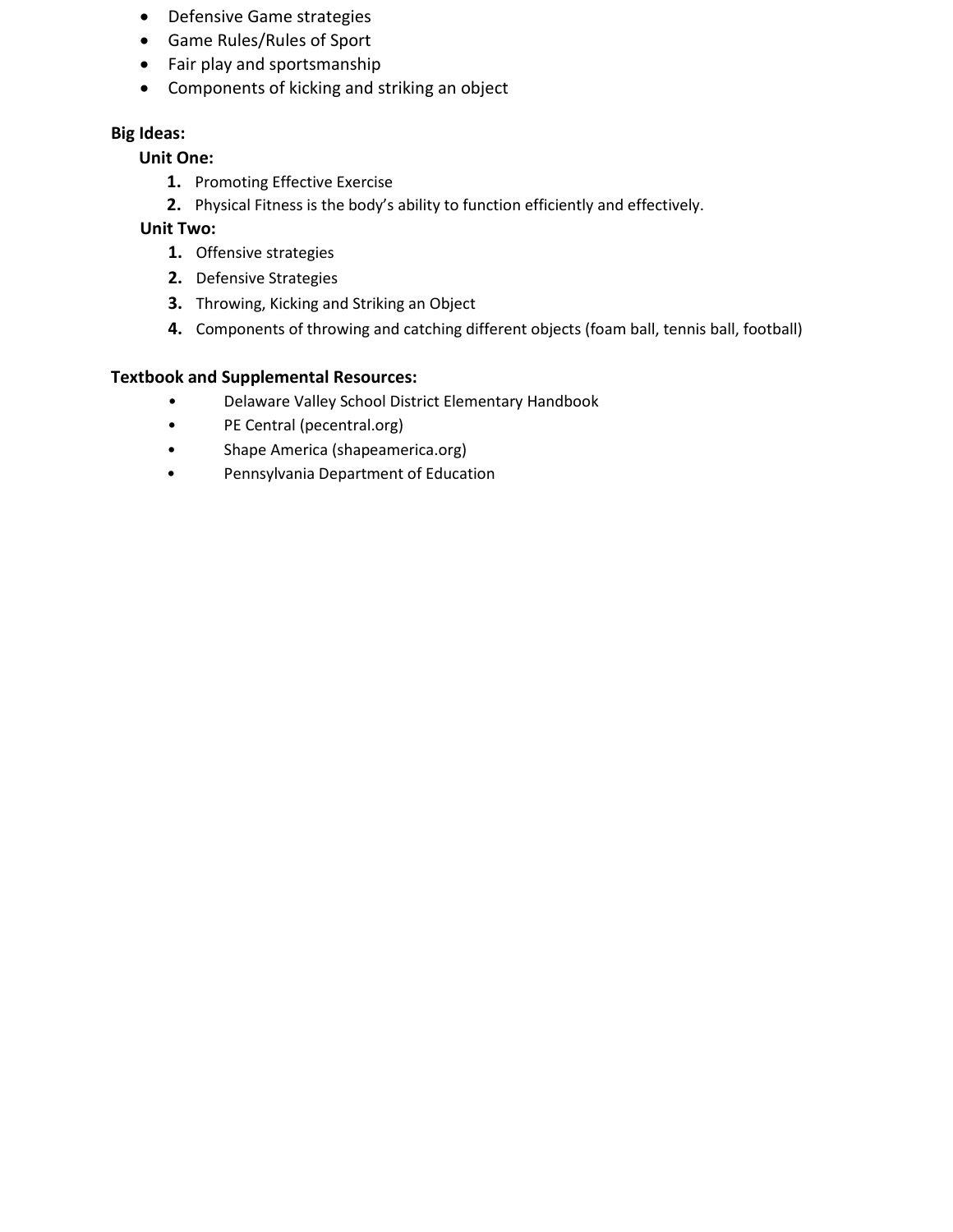### **Curriculum Plan**

#### **Unit: Physical Activity & Fitness Time Range in Days:** 75 days

#### **Standards Addressed:**

PA Standards: 10.4.6A, 10.4.6B, 10.4.6C, 10.4.6D, 10.4.6E, 10.4.6F, 10.5.6A, 10.5.6B, 10.5.6C, 10.5.6D, 10.5.6E, 10.5.6F National Standards: 1, 2, 3, 4, 5

#### **Eligible Content:**

- Space Awareness
- Gym and Equipment Safety
- Playground and Outdoor Safety
- Fitness Related Movements
- Soccer Skills (Dribbling, Trapping, Passing, Shooting)
- Basketball Skills (Dribbling, Passing, Shooting)
- Striking Skills (Ball & Bat, Bowling, Tennis, Hands)
- Locomotor and Non-Locomotor Movements
- Manipulative Skills (Over Hand Throwing, Under Hand Tossing, Rolling, etc.)

#### **Objectives:**

- The students will analyze the effects of heart rate and breathing while participating in moderate to vigorous physical activities. (DOK 4)
- The students will be able to identify ways to engage in physical activity outside of physical education class through teacher lead discussion. (DOK 1)
- The students will classify activities that will lead to a healthy lifestyle. (DOK 2)
- The students will draw conclusions about vigorous activity by measuring their heartbeat. (DOK 3)
- The students will define concepts of muscular strength, muscular endurance, cardiovascular endurance, and flexibility. (DOK 1)
- The students will be able to distinguish relationship terminology (over, under, around). (DOK 2)
- The students will assess the importance of warm-up and cool down activities. (DOK 3)
- The students will analyze the relationship between skill mastery and practice. (DOK 4)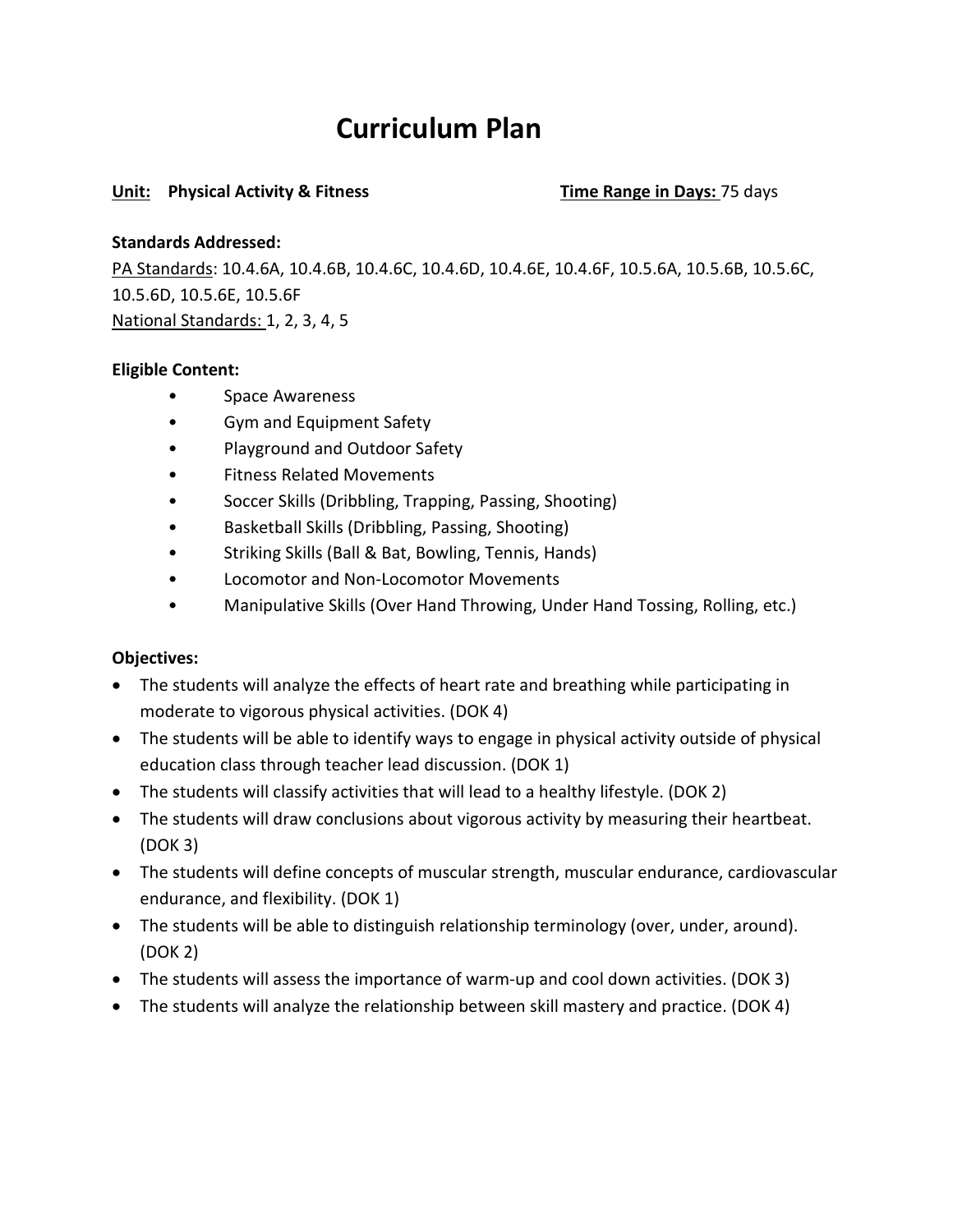#### **Core Activities and Corresponding Instructional Methods:**

- The students will demonstrate locomotor skills while engaging in a variety of instructional methods.
- The students will demonstrate manipulative movement skills while performing various activities, games, and learning stations.
- The students will refine non-locomotor movement skills utilizing a variety of games, activities, and/or learning stations.
- The students will understand and practice the critical elements of a specific skill independently, in small cooperative groups, and/or in whole group instructional activities.
- The students will perform relationship movement patterns while practicing in a variety of stationary and/or movement activities.
- The students will execute combination movements based on their flexibility, coordination, agility, strength, and endurance (locomotor, non-locomotor and manipulative).
- The students will practice combination movement skills utilizing a multitude of objects, manipulative, and/or body parts to maximize learning.
- The students will comprehend and demonstrate space awareness concepts of movement through a variety of teacher directed questions and activities.
- The students will be given the opportunity to challenge his/her performance of specific skills via space awareness concepts.
- The students will apply effort of movement concepts through a variety of activities.
- The students will be able to identify and demonstrate proper, (mature) form while executing various specific movement skills.
- The students will restate, perform, and apply the critical elements of a specific skill utilizing different instructional modalities.
- The students will identify reasons why practice is vital for skill improvement and mastery.
- The students will understand and apply concepts of force utilizing a variety of objects, manipulatives and body parts.
- The students will refine static and dynamic balancing skill while performing various tasks, skills and challenges.

#### **Assessments:**

#### **Diagnostic:**

- Teacher observation
- Student observation
- Self-evaluation

#### **Formative:**

• Student demonstration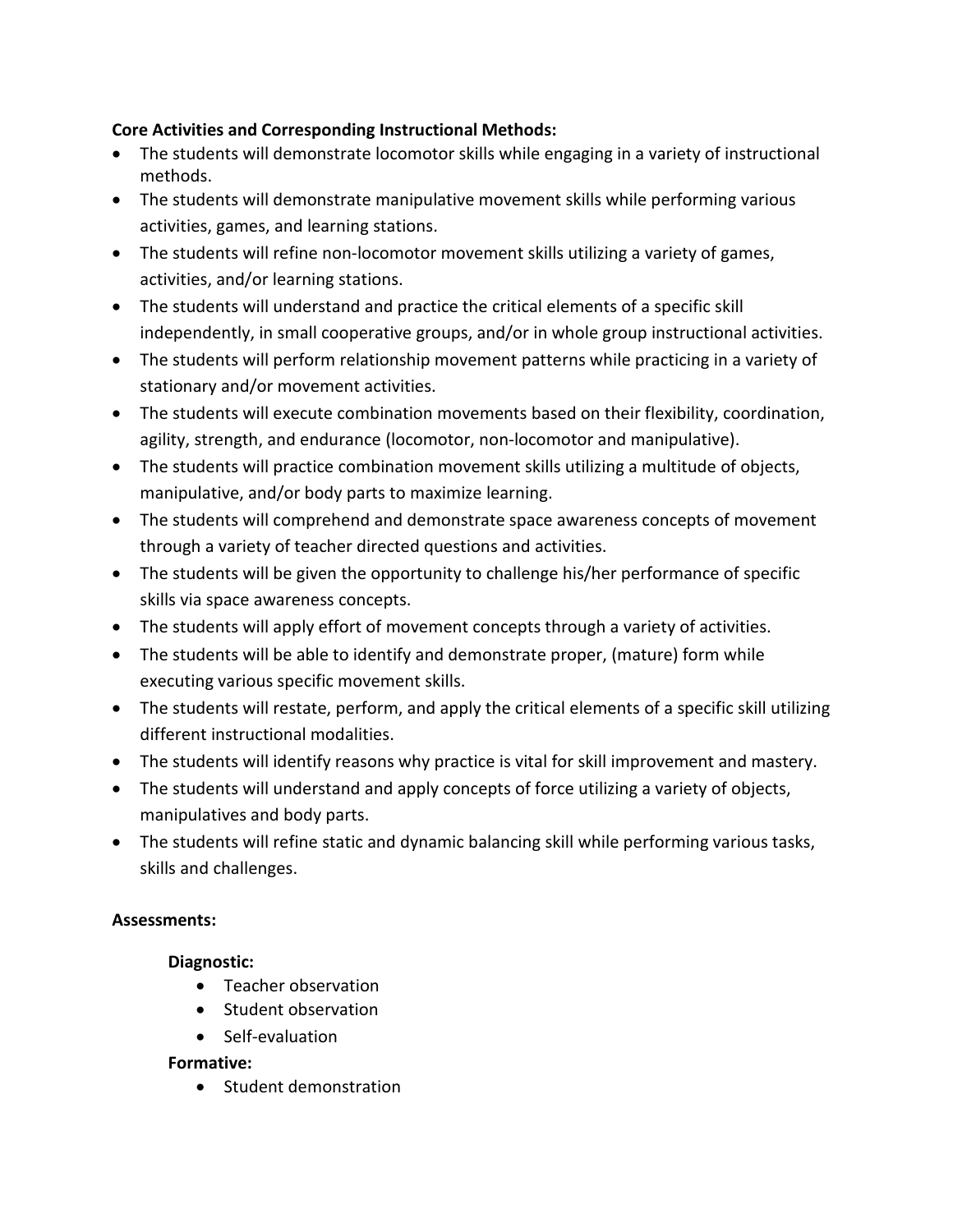- Student survey
- Teacher/student conference
- Peer evaluation
- Self-evaluation

#### **Summative:**

- Authentic assessment activity focusing on critical elements
- Skills testing
- Socialization
- Activity level
- Written response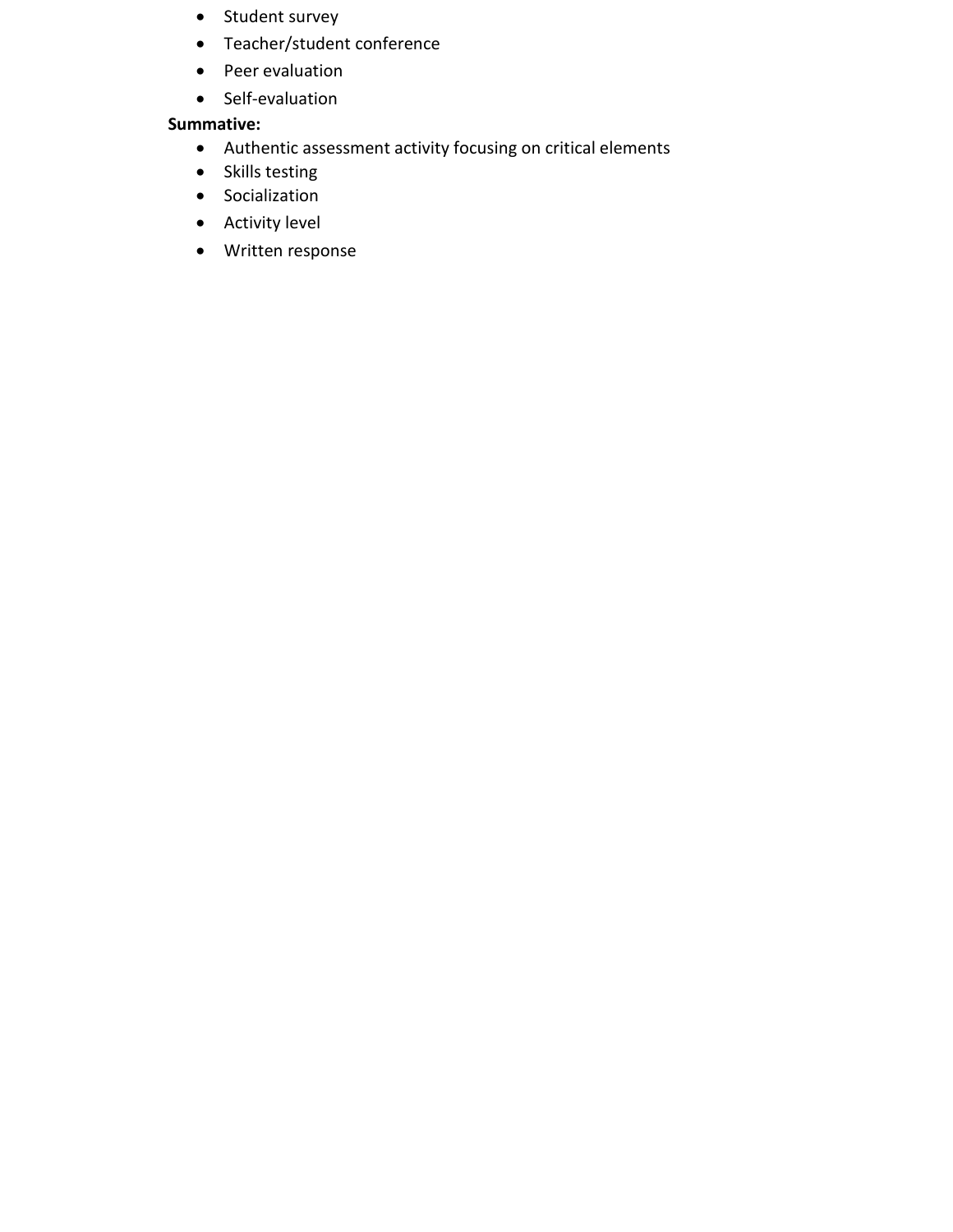#### **Standards Addressed:**

PA Standards: 10.5.6A, 10.5.6B, 10.5.6C, 10.5.6F National Standards: 1, 2, 3, 4, 5

#### **Eligible Content:**

- Space Awareness
- Gym and Equipment Safety
- Playground and Outdoor Safety
- Offensive Strategies
- Defensive Strategies
- Game Rules
- Principles of Teamwork and Cooperation
- Importance of Practice

#### **Objectives:**

- The students will recognize different offensive strategies. (give and go, pick and roll) (DOK 1)
- The students will compare different defensive strategies. (person to person, zone) (DOK 2)
- The students will compare the rules of a specific sport, game or activity to other another sport, game or activity. (DOK 3)
- The students will design offensive plays for a specific sport, game, or activity. (DOK 4)
- The students will assess personal and partner throwing technique. (DOK 3)
- The students will recite the teaching ques for striking with an implement. (DOK 1)
- The students will classify sports or activities by the skills being used. (DOK 2)
- The students will assess the importance of practice to skill development. (DOK 3)
- The students will identify principles of teamwork and cooperation. (DOK 1)
- The students will show a cooperative attitude by working together during activities. (DOK 2)
- The students will apply the concepts learned during drills to game situations. (DOK 4)
- The students will critique the sportsmanship of themselves and others during game situations (DOK 4)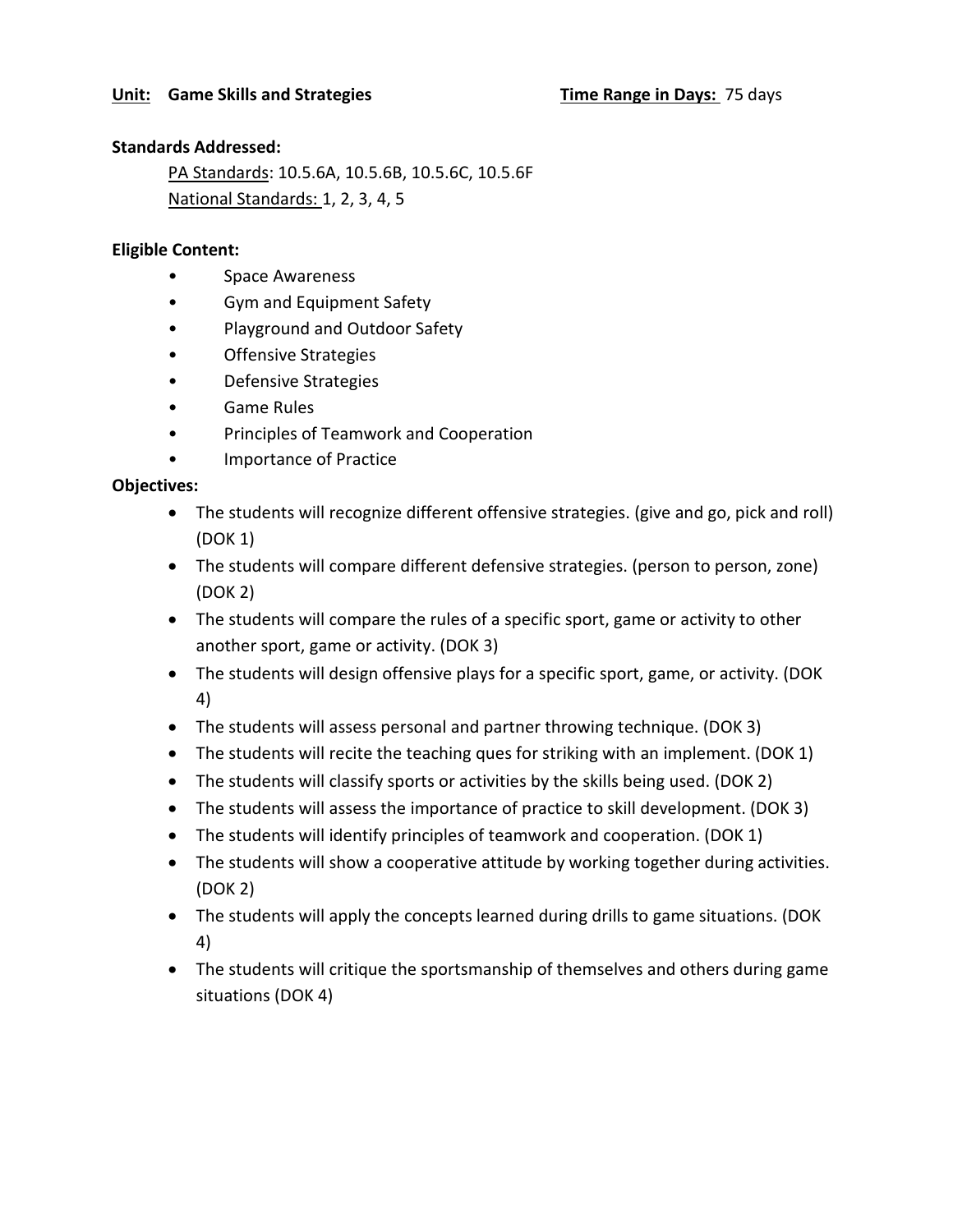- The students will recognize the importance of boundaries and spatial awareness with respect to the game rules and safety. (DOK 1)
- The students will hypothesize why creating space is an important offensive strategy. (DOK 3)

#### **Core Activities and Corresponding Instructional Methods:**

- The students will be able to combine game strategies to improve success in a variety of games, activities and challenges.
- The students will incorporate game strategies of faking and dodging while performing movement or skill related activities.
- The students will demonstrate moving to become open through various games, activities and learning stations.
- The students will apply concepts of zone defense including person-person, space and target.
- The students will follow the rules of play reinforcing concepts of fair play, safety and skill mastery.
- The students will identify reasons why practice is vital for skill improvement and mastery.
- The students will demonstrate manipulative movement skills while performing various activities, games and learning stations. (kick, throw, catch, strike)
- The students will understand and practice the critical elements of a specific skill independently, in small cooperative groups or whole group instructional activities.
- The students will offer feedback through verbal or nonverbal cues after observing student performance of a specific skill.
- The students will be able to identify and demonstrate proper form while executing various specific movement skills. (dribble, pass)
- The students will participate in cooperative activities to enhance the concepts of teamwork and sportsmanship.
- The students will participate in a variety of activities to promote lifetime health and wellness.

•

#### **Assessments:**

#### **Diagnostic:**

- Teacher observation
- Student observation
- Self-evaluation

#### **Formative:**

- Student demonstration
- Student survey
- Teacher/student conference
- Peer evaluation
- Self-Evaluation